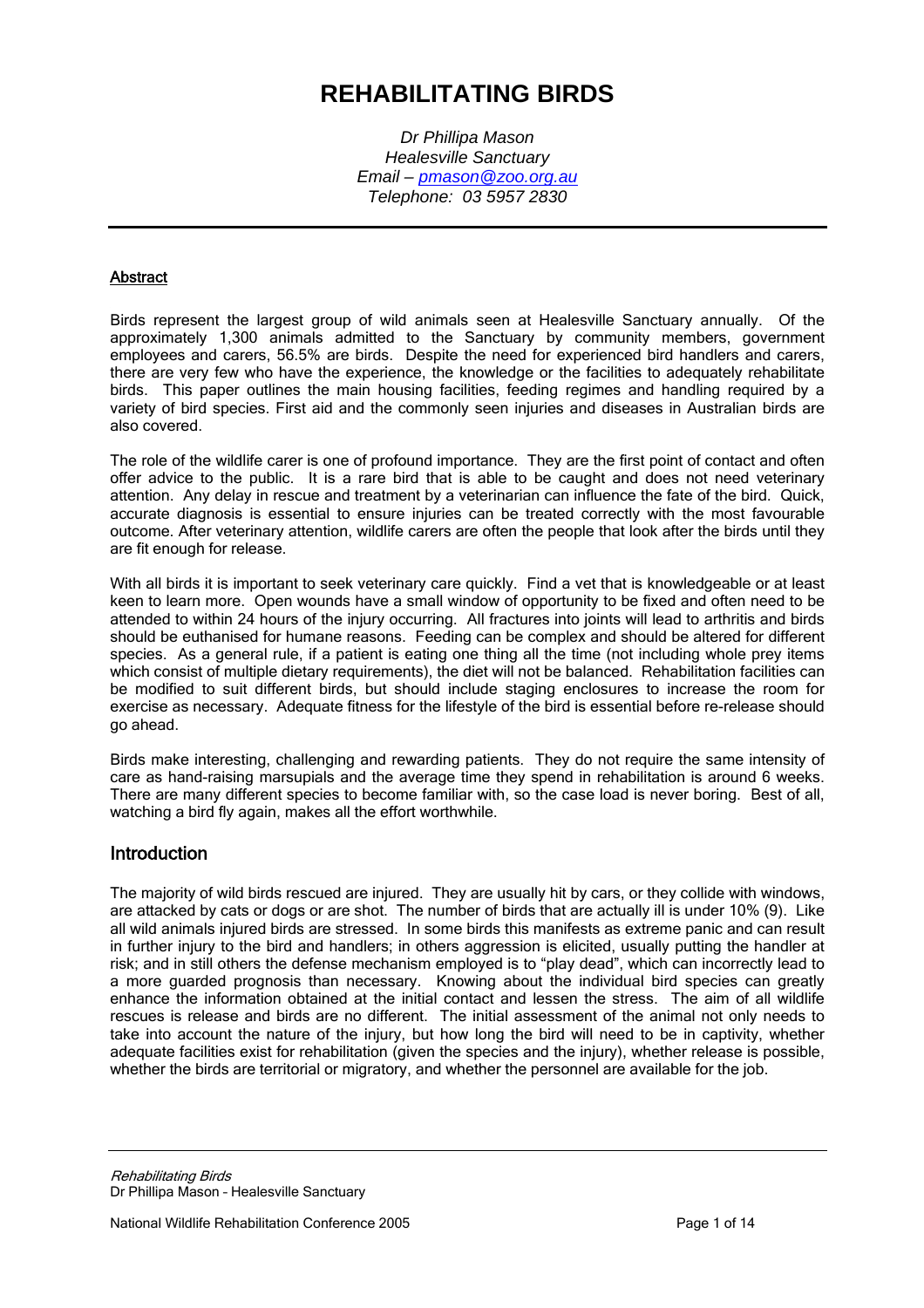At Healesville Sanctuary, 600-900 birds are seen by the Vet department each year. Over 100 species are represented and each year the proportions vary. With the diverse range of species being seen, housing and feeding requirements can be demanding. Of the birds seen, the majority have broken wings or concussions. Many of these birds have injuries that are inconsistent with successful rehabilitation and are humanely euthanised or die before treatment can be instigated. Of the birds where treatment is attempted, more than half are eventually released back to the wild.

## Rescue

When a bird is rescued an accurate history should be obtained and passed on to anyone who will attend to the bird.

#### What is it?

When treating birds, one of the most important references you can have is a bird identification book. The Graham Pizzey and Frank Knight Field Guide to the Birds of Australia is a good first reference. To make it easier to find a bird in any guide it helps to have a basic knowledge of the kind of bird you are dealing with. Beaks can be used to narrow the bird down and to assess the kind of diet it is used to. For instance nectavores usually have long, narrow, curved beaks. Omnivores, like butcherbirds, often have hooks on the end of the beak. Insectivores often have fine feathers (whiskers) around the mouth and nose. Raptors always have a significant hook on their beaks for tearing and powerful talons.

Accurate weighing scales (that measure down to a gram) are very helpful. Weight can be used to differentiate between species, distinguish between the sexes (in raptors – see appendix one) and to judge how long a bird may have been injured if a normal weight is known for the species.

Two other key identification features to note are the age and sex (if sexually dimorphic species) of the bird to help assess what rehabilitation will be necessary and to help understand the social dynamics of the bird and how this might effect its likelihood of successful release. Again, a good bird identification book is invaluable here. Young birds can be assessed by feather development, colouration and behaviour (willingness to eat from humans) in some cases.

#### Where was it found?

#### With few exceptions, wild birds should be released as close to the point of rescue as possible. It is essential that the place where the bird came from be identified and recorded with as much detail as possible.

Why was it rescued?

Was the bird found on the side of a road, beneath a tree, in a cat's mouth, in a backyard, caught by the children, found in a swimming pool, unable to fly, unable to walk – all these are important to note.

When was it rescued?

#### Birds that are held onto without medical attention have been shown to have a reduced chance of successful rehabilitation.

The length of time that an injury has existed will often determine a bird's "treatability". The fresher the injury, the better the chances of successful rehabilitation. We have treated fresh, open fractures successfully, but grossly contaminated wounds and/or dry exposed fracture fragments are very reliable indicators that rehabilitation is unlikely.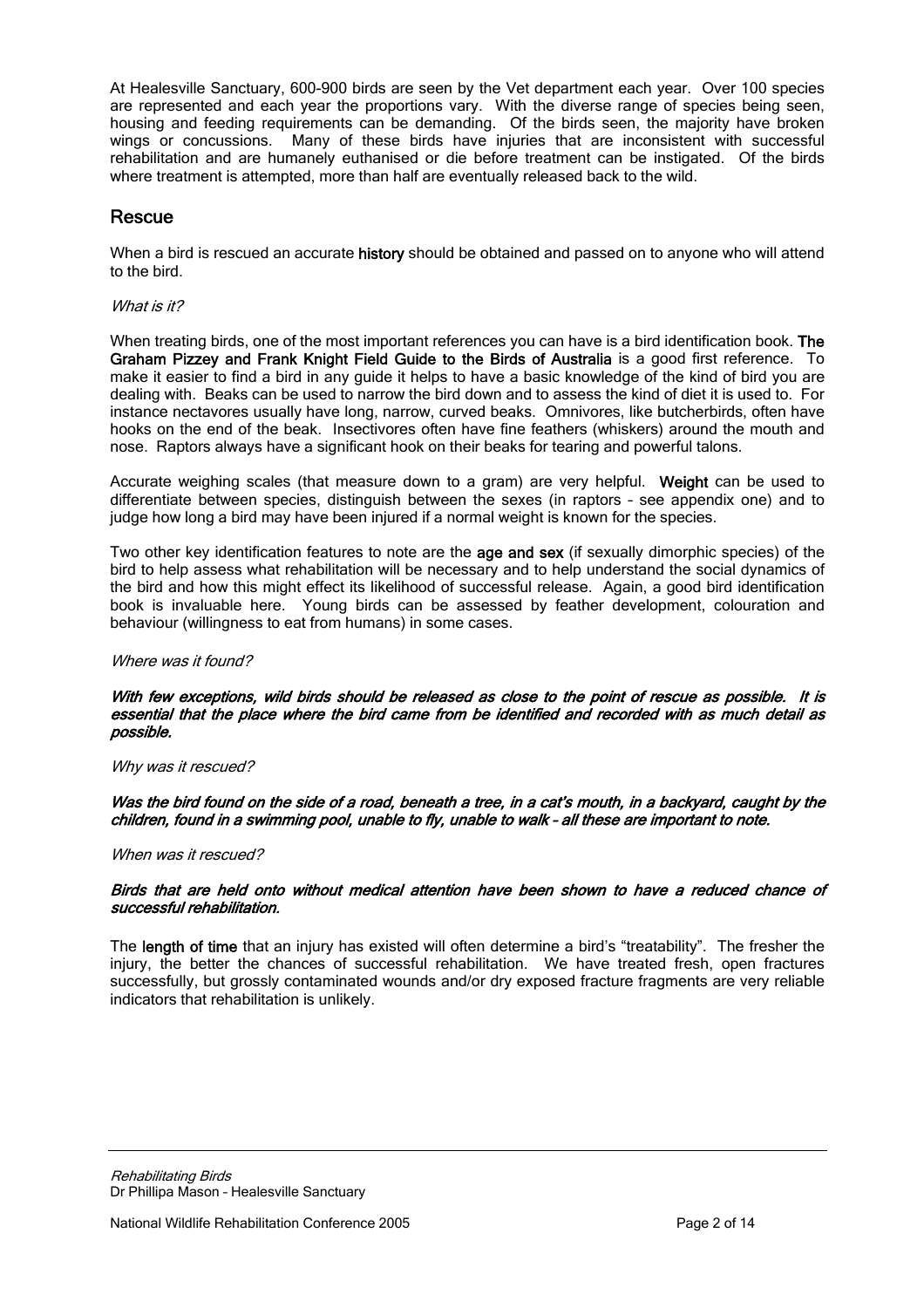# **Handling**

Handling birds can be stressful to both the bird and the handler. Wherever possible be confident, quick and quiet. A towel or blanket will be more useful than anything else. Thrown over the bird it almost always quietens the bird and puts it more at ease. It can then still be used when examining the bird as a cover for the head. It is important to restrain the bird confidently, but gently as a bird held too tightly cannot breathe.

Different birds present different restraining problems. Below is a list of birds and their "weapons" (in descending order of "dangerousness") which necessitates holding them certain ways. Some birds are extremely unlikely to harm the handler, but are at risk of being harmed by the handler.

Psittacines – beak, feet, voice - small birds can be handled in one hand with the head restrained between 2 fingers, but larger ones require the use of both hands - one securely holding the head and the other holding the legs and wings. Ear plugs are not a stupid idea!

Raptors/owls – talons, beak – most require both hands and a towel because of their size, with the towel around the body and one hand holding the talons away from people and objects and the other hand holding the wings against the body. Few raptors resort to using the beak, but the head may have to be held. Raptors feel most secure wrapped in towels and can be transported wrapped firmly (but loose enough to breathe) for short trips (under 30 minutes).

Seabirds – beaks, wings, faeces – heads should be restrained at all times, in larger birds the beak can be held, but be careful of pelicans, gannets, frigate birds, cormorants and darters as these birds have reduced or absent external nostrils and rely on breathing through their mouths - a loose hold on the beak should be employed. The wings, if unrestrained, can also bruise the handler, so a blanket over the larger birds can be used to restrain the wings. Birds can then be held under the handler's arm with the other hand holding the beak. It is a normal response to threatening situations for sea birds to eject faeces at high velocities so aim the cloaca away from people.

Waterbirds - wings, beak, faeces - the wings, in larger birds like swans, can bruise the handler, so a blanket over the larger birds can be used to restrain the wings. Some water birds will try to bite and as such the heads may need to be held, but the beaks seldom cause more damage than a few scratches. Like the sea birds it is a normal response to threatening situations for most water birds to eject faeces at high velocities so aim the cloaca away from people.

Magpies/bowerbirds/some honeyeaters – feet, beak – like the raptors the feet of these birds can have a vice-like grip and hurt the handler, but they are unlikely to cause the same amount of damage. The legs should be restrained along with the beak in most cases.

Emu – legs, size – as adults these birds should almost always be sedated or anaesthetised before handling as they can tear large wounds into the handler with their feet. Their size makes them very strong and difficult to handle awake in most cases.

Cassowaries – head, legs, size – similar to the emu except they can fatally wound handlers with their hard crowns.



Figure One – Holding large birds

Rehabilitating Birds Dr Phillipa Mason – Healesville Sanctuary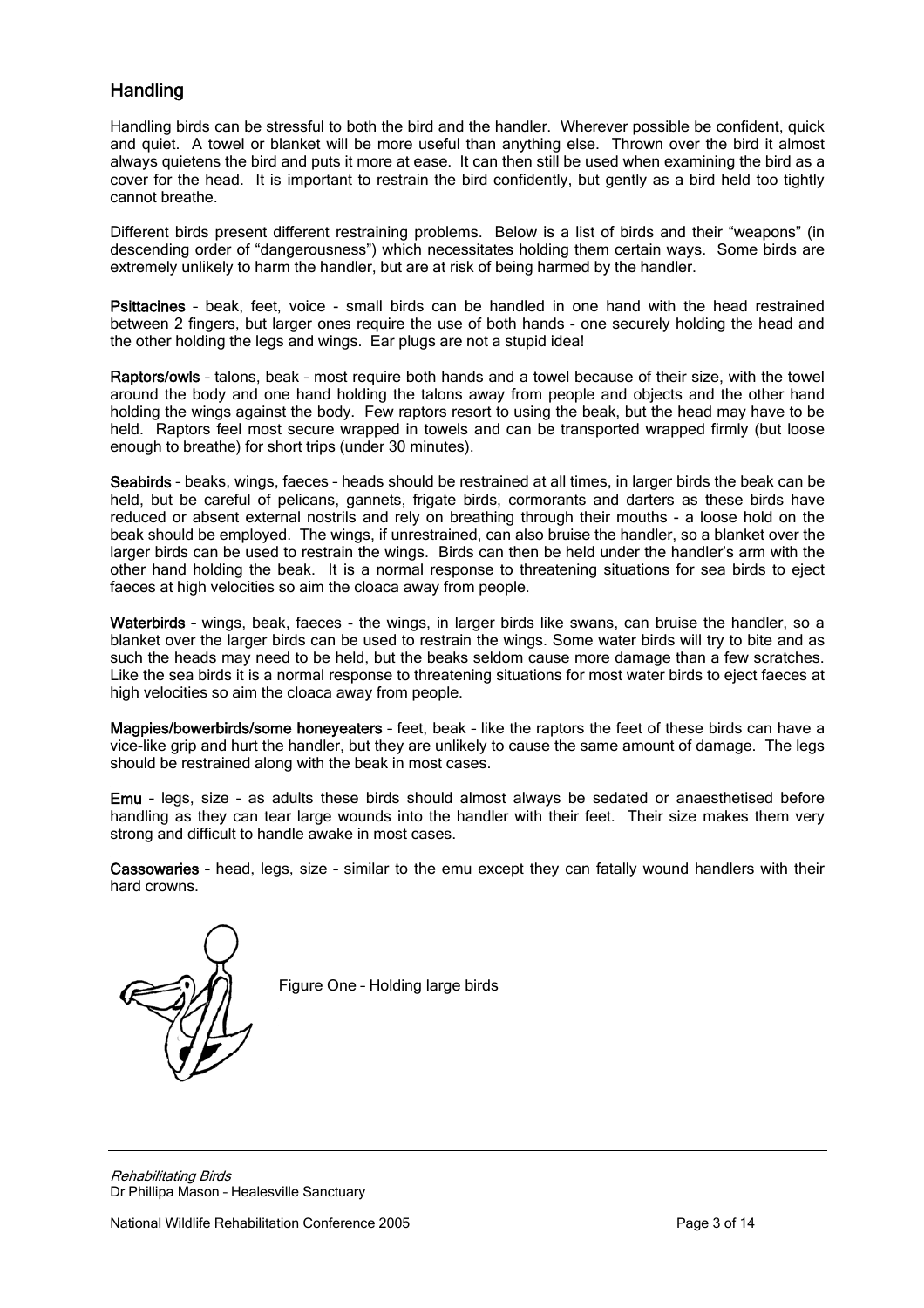Birds under 50g – should be handled very carefully as they are fragile and rough handling could further their injuries. They are also difficult to hang onto if they try to escape and can be injured while doing so. A finger on either side of the neck and the body cupped in the palm of the hand allows a good position to examine without restraining the chest too tightly.

Once captured, a rescued bird will travel most calmly in a box with breathing holes, a pet pack or even a pillow case.

#### Basic First Aid

The success of bird rescue is all in the timing. The sooner veterinary attention is received, the more chance the bird has of eventual release. If a bird cannot fly the reason may be apparent, but it may require diagnostic tests that the normal person cannot perform, such as radiographs and anaesthetics. Veterinary attention is almost always necessary with rescued birds, but there are things rescuers can do if a vet is not available immediately.

### Initial Treatment

Basic treatment should always involve warmth, dark, and quiet. Cardboard boxes (with air holes), pet packs or pillowcases are the carry cases of choice. If a bird is housed overnight place the box in a warm and quiet place.

Bandaging of wings is usually unnecessary if the bird is contained in a small enough box to discourage movement. However, to avoid further damage to open or unstable fractures good immobilisation may be required.

Strapping the wing to itself or to the body provides good immobilisation. The best tapes for the job are vetwrap or micropore. Elastoplast should never be used as it sticks to the feathers permanently.

#### Possible diagnoses for flightless birds

If a bird cannot fly and/or is holding a wing incorrectly then there is a very good chance that it has:

- A fracture of the long bones i.e. humerus, radius, ulna, metacarpals, and/or the phalanges AND/OR
- A fracture of the pectoral girdle i.e. clavicle, coracoid, scapula AND/OR
- A subluxation/dislocation of the shoulder or elbow or carpus AND/OR
- Radial nerve damage or a brachial plexus avulsion (may/may not be permanent) AND/OR
- Significant muscular damage AND/OR
- Significant feather damage AND/OR
- A concussion AND/OR
- An eye injury or both eyes injured AND/OR
- A back injury AND/OR
- A concurrent/chronic disease or is a juvenile that is too weak to fly AND/OR
- A leg injury (if a bird cannot spring off the ground, flight cannot be initiated in many cases)

Early, accurate diagnoses are critical to a patient's chances of rehabilitation.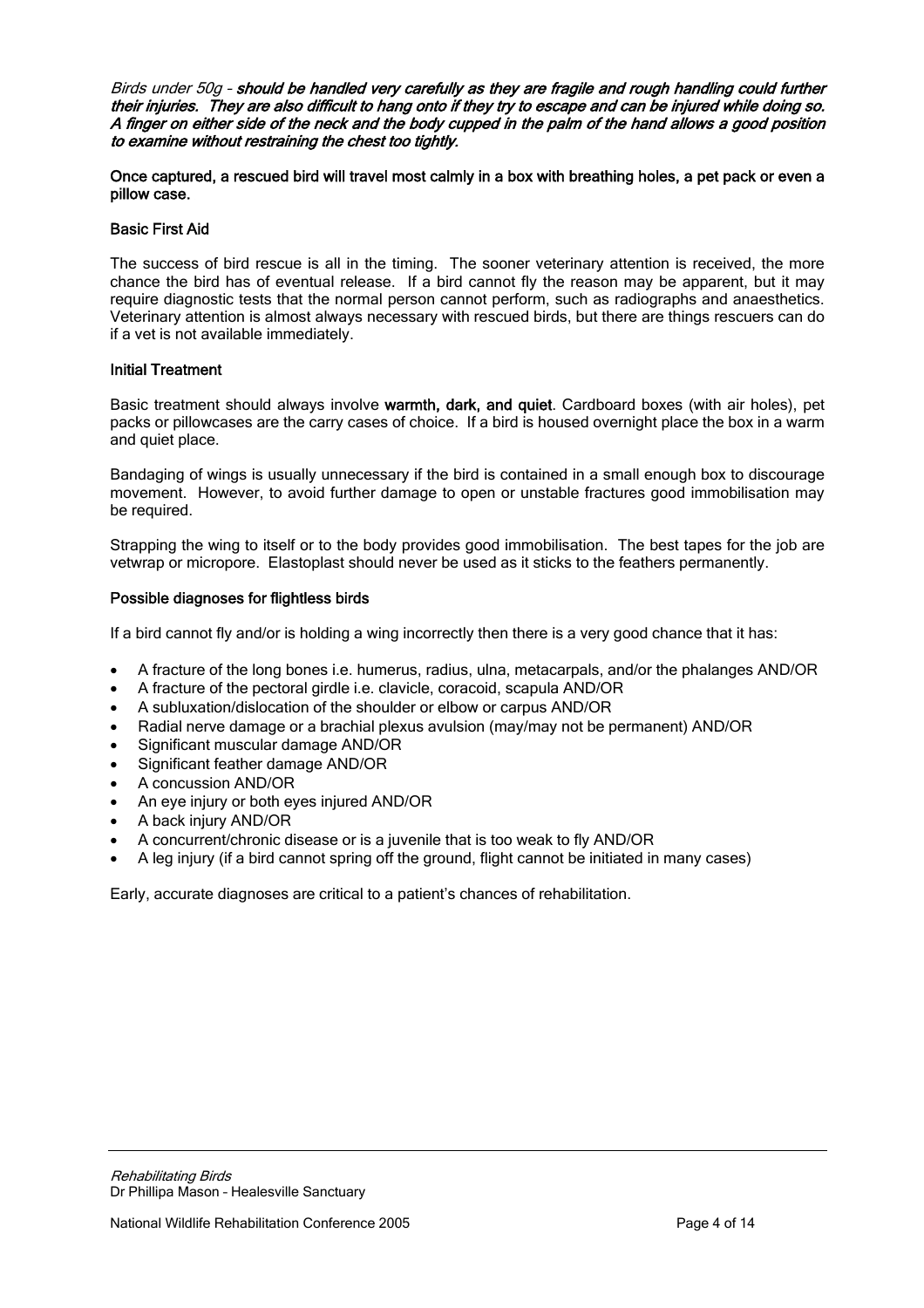# Disease

A diseased bird is often recognizable by its poor condition. If the bird is thin (measured over the keel bone) and no other signs of injury are apparent, then weakness from disease could be concluded to be the cause of flightlessness. If the bird has fresh injuries, but is in poor condition, an old injury or a concurrent illness should be suspected. The most frequently encountered avian diseases in Victoria include:

- *Chlamydophila* (rosellas and lyrebirds)
- spironucleosis (king parrots) (11)
- beak and feather disease (parrots)
- gape worm and throat worm (magpies)
- aspergillosis

In Queensland and N.S.W. other diseases to be aware of include:

- angiostrongylus (causes neurological signs in tawny frogmouths)<br>• haemoproteus (currawongs)
- haemoproteus (currawongs)
- necrotic enteritis (rainbow lorikeets)
- encephalomyelitis (rainbow lorikeets)

Some diseases are treatable, but all require prescription medications which can only be supplied by a veterinarian.

### Juvenile birds

Nestlings demand much time. The younger the bird, the more chance it has of becoming imprinted and the less likely it will be suitable for release into the wild. It is important that if these birds are to be rehabilitated, they remain unattached to human beings and that they are fed a balanced diet.

# Traps to avoid

A common mistake made by inexperienced people is to assume that the bird will get better if an obvious fracture of the wing cannot be found. If a bird cannot fly, all the other injuries need to be ruled out before time and rest can be concluded to be the treatment of choice. Some diagnoses can be very difficult and require time and the ruling out of other injuries before they are made. Appendix three outlines the prognosis for various injuries.

The other mistake commonly made is strapping wings for the treatment of injuries. Unfortunately, few injuries will benefit from strapping for extended periods. Most injuries are either mild enough not to need strapping, or too severe for strapping to work alone. The structure of the wing's patagium and its associated ligaments means that immobilisation for anything longer than 2 weeks will often cause contraction of the elbow or carpal joint leading to a wing that is unable to straighten properly. Very few fractures heal in 2 weeks.

# Rehabilitation after treatment

Treatment for birds can range from orthopaedic surgery to cage rest for a concussion. Where the veterinarian leaves off and the rehabilitator takes over will depend on the individual arrangements between the vet and the carer and the facilities available to both parties.

Not everyone will have the facilities necessary for bird rehabilitation, but for most injuries this should be a critical factor in deciding if treatment should be attempted. If the facilities and the experienced people do not exist for rehabilitation, treatment should not be attempted and referral should be considered. Different birds have different housing and dietary needs during rehabilitation. Most bird's needs change through the rehabilitation phase. Nearly all birds require small, restricted spaces (enough room to stretch wings, but not enough to fly) to start with, graduating to large exercise areas, to increase fitness closer to release. The general recommendations are that the width of the exercise enclosure be three

Rehabilitating Birds Dr Phillipa Mason – Healesville Sanctuary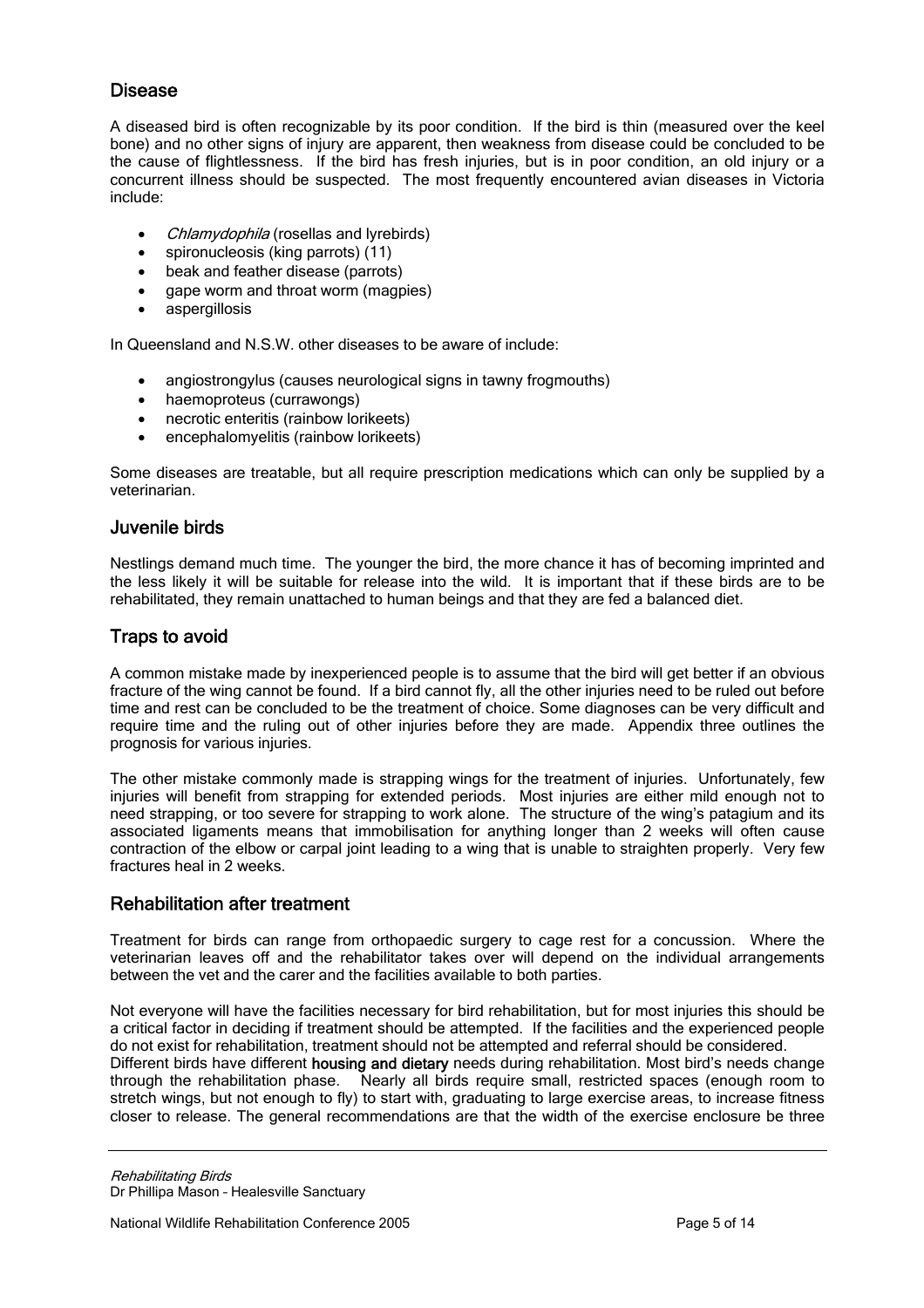times the wing span of the bird to be rehabilitated and at least 10 wing beats long. All birds require at least a week of the rehabilitation time to be outdoors in conditions similar to those that will be experienced once they are released. Most birds need perches set up off the ground to avoid feather damage and faecal soiling.

All birds enjoy a degree of browse in their enclosure, either to hide behind or to eat and destroy!

The dietary requirements of birds vary.

Seed eaters - should be fed a mixed seed of appropriate size with careful observation to ensure that more than one type of seed is actually being eaten. In addition, many native plants, seeding grasses, vegetables and sprouted grain can be offered. Some large cockatoos even enjoy grubs.

Insectivores – should be fed moths, earth worms, fly pupae, maggots, meal worms and crickets which are often available from specialist animal food stores. The last two should be fed on dog food or dipped in calcium powder before being fed to birds as they will lead to calcium deficiencies. Minced meat should never be used alone, but mixed in a 50% ratio with "Insectivore mix" by Wombaroo it may be sufficient for shorter rehabilitation periods.

Piscivores - see below for fish eaters.

Carnivores – eat whole prey in the wild and the same needs to be fed in captivity. Mice and rats make excellent food sources for many birds and chicks and rabbits are useful for larger birds. Sometimes fresh road kill can be useful as a food source to encourage birds to start eating in captivity. Meat alone is not balanced and should be mixed with insectivore mix if no other food source is available.

Nectavores - should be fed a combination of nectar (for recipe, see appendix two), dry lorikeet mix (see recipe below or available in most pet stores) and finely chopped fruit.

The following outlines recommended housing and feeding arrangements for various birds. Also mentioned are any peculiarities frequently encountered.

Psittacines – need sturdy, indestructible, weathered wire cages to avoid bored, destructive behaviour and heavy metal poisoning. These birds become humanized quite easily so extensive contact should be avoided.

Feeding – usually seed eaters or nectavores. Seed eaters should be watched to ensure that sunflower seeds are not the only seeds to be eaten. A variety of vegetables, corn, fruit, sprouts, almonds, and native plants should be offered. The nectavores can be offered a variety of fruit and native flowers with a nectar mix. Sprouted seed, mealworms and a lorikeet dry mix can also be offered. If a seed eating parrot is in good condition, but not eating the food offered, it may be too young to have learnt how to fend for itself. Seed may need to be dehulled or the bird crop fed initially. Gang Gang parrots are notorious for taking around 4 days to begin eating in captivity. Hawthorn berries can be used to tempt fussy eaters. Milk thistle is another favourite of galahs and cockatoos.

Raptors & Owls – majority are highly strung and injure themselves when they are disturbed, so the enclosures should have solid sides or blankets over the sides to minimize the disturbance caused by the traffic of people. Goshawks are amongst the most nervous. Birds of prey need thick branches (thicker in circumference than grip) to perch on and to avoid bumble foot. Perches should be placed so that tail feathers are not being damaged. Normal light cycles (especially for owls) should exist. Once exercise is started, a large enclosure should be available. Minimum requirements are 3 metres high x 25 metres long x 5 metres wide. Ideal measurements are 7-8 metres high x 100 metres long x 15 metres wide. Nylon meshing and cables are sufficient, however steel mesh laid into the ground and extending above the ground should be used to stop mice entering the enclosure. These birds often need to be housed for extensive periods, either to regain fitness after an injury or in the case of young birds, to "teach" them how to survive. Young wedge-tailed eagles can take over 12 months to rehabilitate.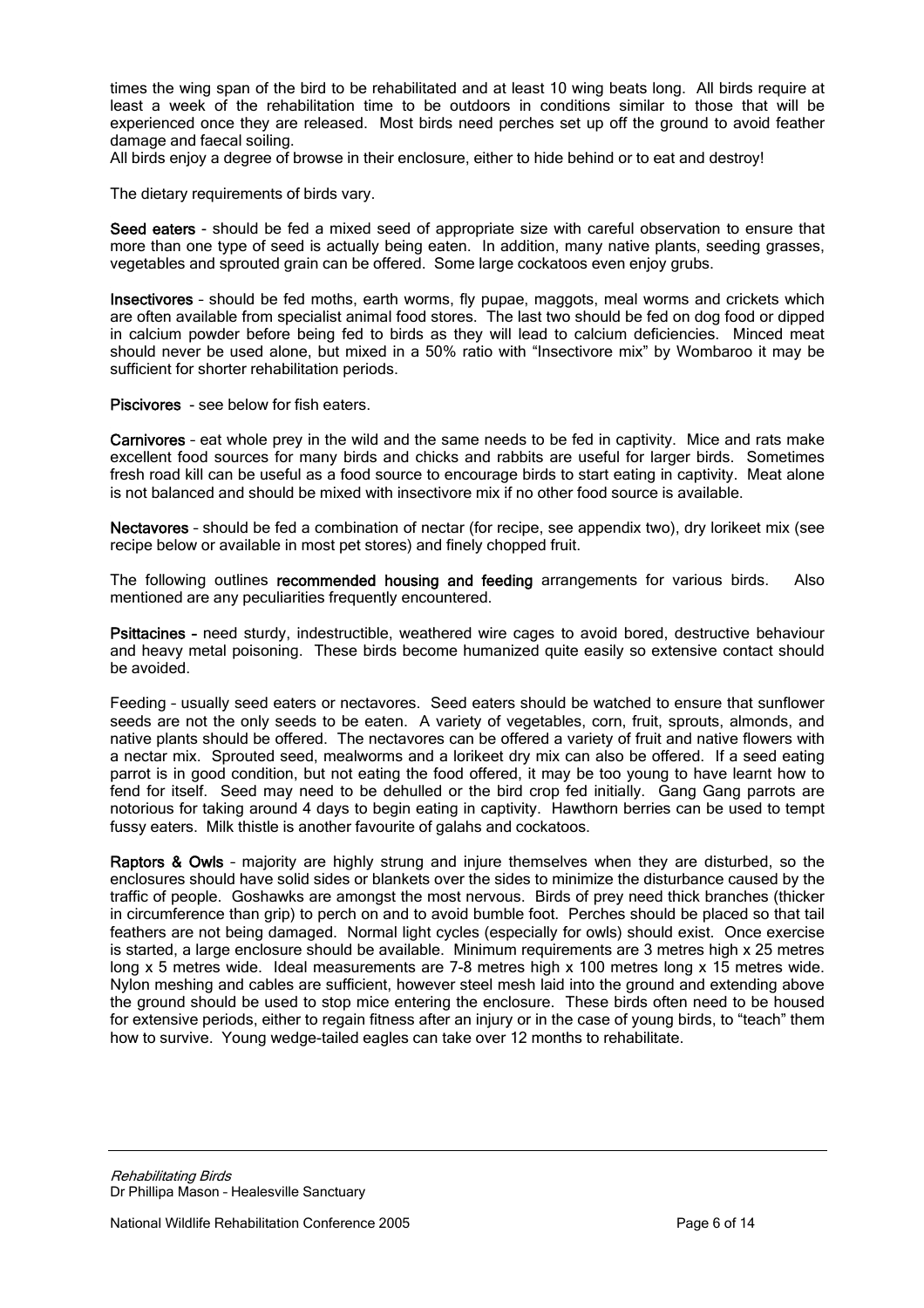Feeding – live food can be problematic, so we only feed dead prey items. These consist of part or whole carcasses of rabbits, chicks, quails, mice, rats etc. Food may need to be alternated till a preferred food source is found. Most raptors will refuse to eat initially, but start eating by day three – seven. If extensive weight loss is seen (10% of bodyweight) crop feeding should be considered, but most raptors are likely to regurgitate in inexperienced hands. Food can consist of egg yolks and /or Hill's a/d diet. This is best avoided, if possible, due to the stress caused to the animal in repeated handling, the expertise required and the risk of aspiration.

Seabirds & Waterbirds - all need some water source to swim in (and often feed in), especially those birds that are not designed for efficient walking like the blue billed duck and grebes. Concrete should never be used alone as it erodes feet and causes bumble foot readily. Instead, either sand or rubber matting should be used. Some ducks, like the freckled ducks, are extremely highly strung and will frequently die without any previous signs of illness. Contact and stress should be minimized. Penguins and some other birds require shelter or a burrow. Larger water birds like pelicans and albatrosses are unlikely to be able to fly unless the area available to take off is extensive (like an open lake) so assessing flying ability can be difficult.

Feeding – Whole fish, preferably fresh, should be fed to the piscavores. If live fish are fed it may help to have them in a shallow dish rather than a deep one. If force feeding, always give fish head first to go in the direction of the scales. Piscavores should also be fed Vitamin E and a Vitamin B complex to compensate for insufficiencies in captive diets. We use "Sea Bird Tablets" by Vetafarm Pty Ltd. For Sea birds a source of 3% salt water is useful to avoid atrophy of the salt gland (the regulatory gland that allows sea water to be drunk and the excessive salt in the sea water to be voided). Alternatively salt can be added to the diet (3g/kg of fish) or a 1% salt water gavage building up to a 3% salt water gavage, can be given in the week before release (2).

Most ducks, geese, swans, etc will eat a mixture of pasture replacement pellets, bread or chick crumble, leafy greens, sprouts and other finely chopped fruit and vegetables. Some of the omnivorous ducks, like the freckled ducks and shelducks also require a protein source like fly pupae.

As a precaution against aspergillosis, sea and water birds should be medicated with itraconazole at 10mg/kg daily while in captivity.

Kookaburras – some are quite calm around humans, but others are extremely nervous and often injure themselves trying to get away. They should be disturbed as little as possible and placing towels/blankets over their cages reduces the stress of visual stimuli. The flightier they are, the longer it takes them to eat in captivity and the more likely they are to damage their feathers. They routinely do not eat for the first 4 days and sometimes require force feeding (small mice are useful). They are also a kingfisher and often appreciate a shallow dish to bathe in. When outdoors, they spend a lot of time watching out their enclosures and perches should be offered to facilitate this as tail feathers are often damaged if they are hanging off wire frequently. Tail guards may be necessary. We do not use tail guards regularly, but if necessary, small zip lock plastic bags stapled to the feather shafts work well. The feathers should be dry when this is done as mould can grow on wet feathers.

Feeding – usually offered a mix of meal worms, fly pupae, crickets, Eco Pet dog food, and mice, the mice being a preferred food. Mice are useful to administer medications. The medications are injected into the dead mouse and fed to the kookaburra.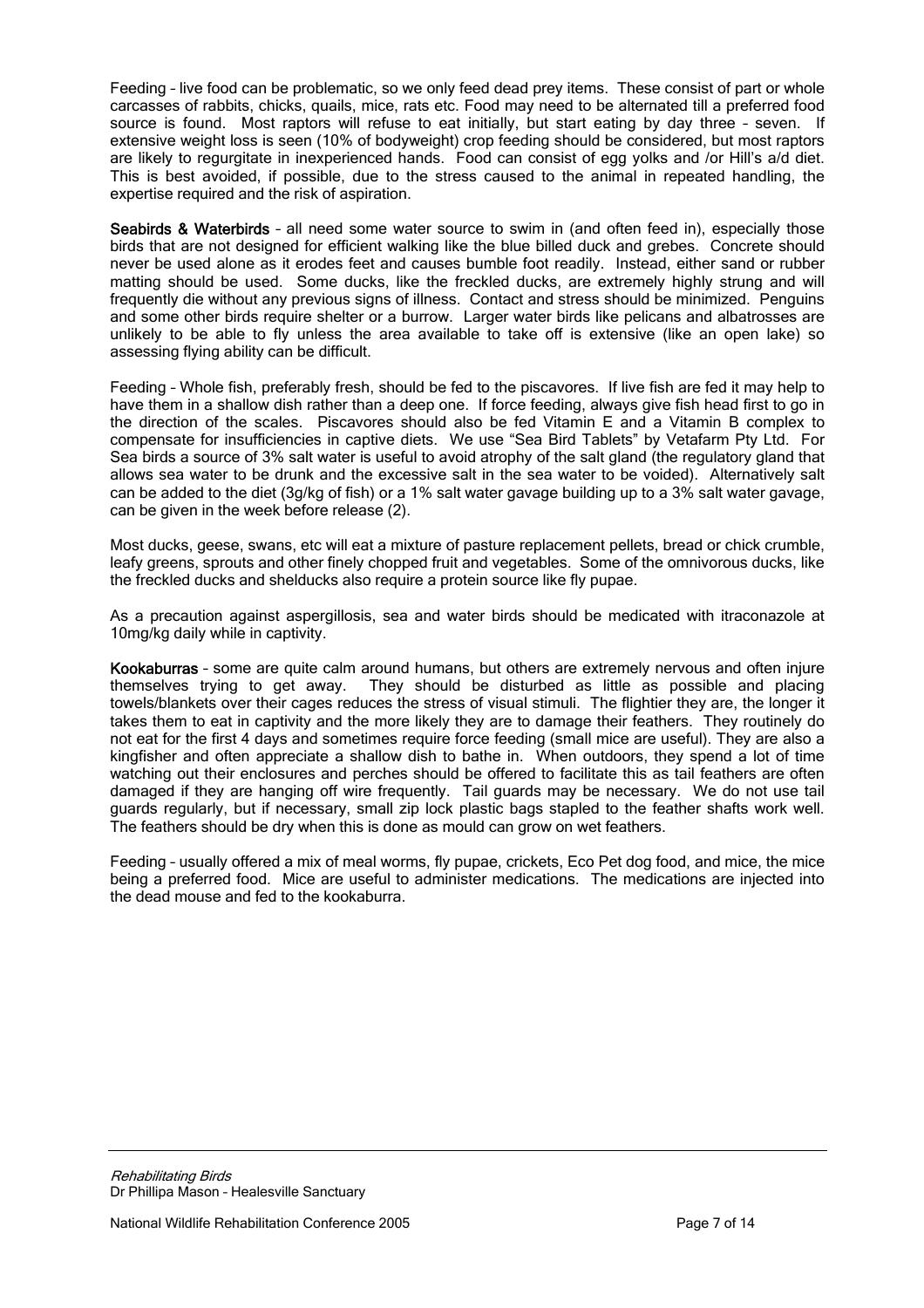Tawny Frogmouths – these are very stoic birds that prefer to remain immobile rather than expend energy eating and flying in captivity, even when faced with immediate threat. They can be aggressive so should be treated with respect. No special housing requirements are necessary for these birds. However, it is very important that thick branches and foliage are offered as these birds are designed to blend in with their surroundings and will naturally try to.

Feeding – similar to kookaburras, Eco Pet, mice and mealworms. More often than not these birds need to be hand fed (they would normally eat insects). Rarely will they search it out. Most take the food readily from the hand, even adults, so do not think the bird is a juvenile if it behaves this way. Provided they are actually being hand fed regularly these birds will tend to get overweight in captivity, so keep the quantity to around 2-3 mice a day or an equivalent. Despite an apparent dependence on carers in captivity radio-tracking studies have shown that they feed themselves again once released.

Swifts and Swallows - can be very difficult to house because they like to sit high up in corners and if left in this position in captivity, extensive feather damage often occurs. Placing sheets around for these birds to cling to often reduces the damage. Feather guards can also be used. Some of the swifts are also migratory so rehabilitation has to be considered in terms of whether the bird will be releasable by migration time. If not, they will have to be kept in captivity for another year till the next migration.

Feeding – mostly insectivorous so they require a source of fly pupae, meal worms, earthworms, crickets and they will also eat nectar mixes, canary starter and "meat mix" (see appendix two). Like the frogmouths, they prefer to catch food while flying so they do not feed in captivity voluntarily. This means that they need to be force fed. Unlike the frogmouths which can be fed once a day, the swifts require frequent meals. A decision to try and rehabilitate these birds should not be undertaken lightly.

Magpies, Ravens, Currawongs - relatively easy to house, but they make a lot of mess. They are very intelligent and loose their fear of humans quite rapidly. It is best to make them find their food rather than offering it to them easily.

Feeding – "meat mix" (see appendix two), earthworms in soil, mealworms, small mice and crickets will all be eaten.

The above list is not exhaustive, but many of the other birds have relatively easy requirements. The Veterinary department at Healesville Sanctuary has an extensive list of captive diets for birds, so if advice is needed for an unusual species a veterinarian can be contacted on (03) 5957 2830.

### Exercise

Due to the time spent in inactivity during recovery most birds will be less fit after treatment than when they presented. The degree of necessity for exercise depends on the species of bird and how long it is in captivity. Studies both here at Healesville Sanctuary and in America (3, 4, 5, and 7) have shown that in raptors fitness can determine the likelihood of success of a bird once released. Birds that were less fit when released were more likely to lose weight than their fit counterparts. Weight loss is a good indicator of whether the bird is eating and since these birds have to be fit to catch their food it has been shown that fitness is essential to survival. This makes sense, considering the athleticism required by many raptors when capturing food.

A study done by Holz and Naisbitt showed that forcing brown goshawks to fly around a large enclosure repeatedly (as recommended by some authors to promote fitness) did not help build up fitness as appreciably as falconry training, a highly controversial and illegal practice in Australia. Some institutions, such as Healesville Sanctuary, have special licenses allowing them to use falconry techniques to regain the fitness of raptors, but the skills required takes years of practice to become proficient and involve hours of time with each individual bird. The details are far too complex for inclusion here, but briefly the training is based on food rewards and the bird is encouraged to fly away from and then come back to the handler. Initially this is done on a large rope known as a creance and eventually the bird is free flown, then left out in the wild for longer and longer periods, while still being fed by the handler. After a while the supplementary food is stopped.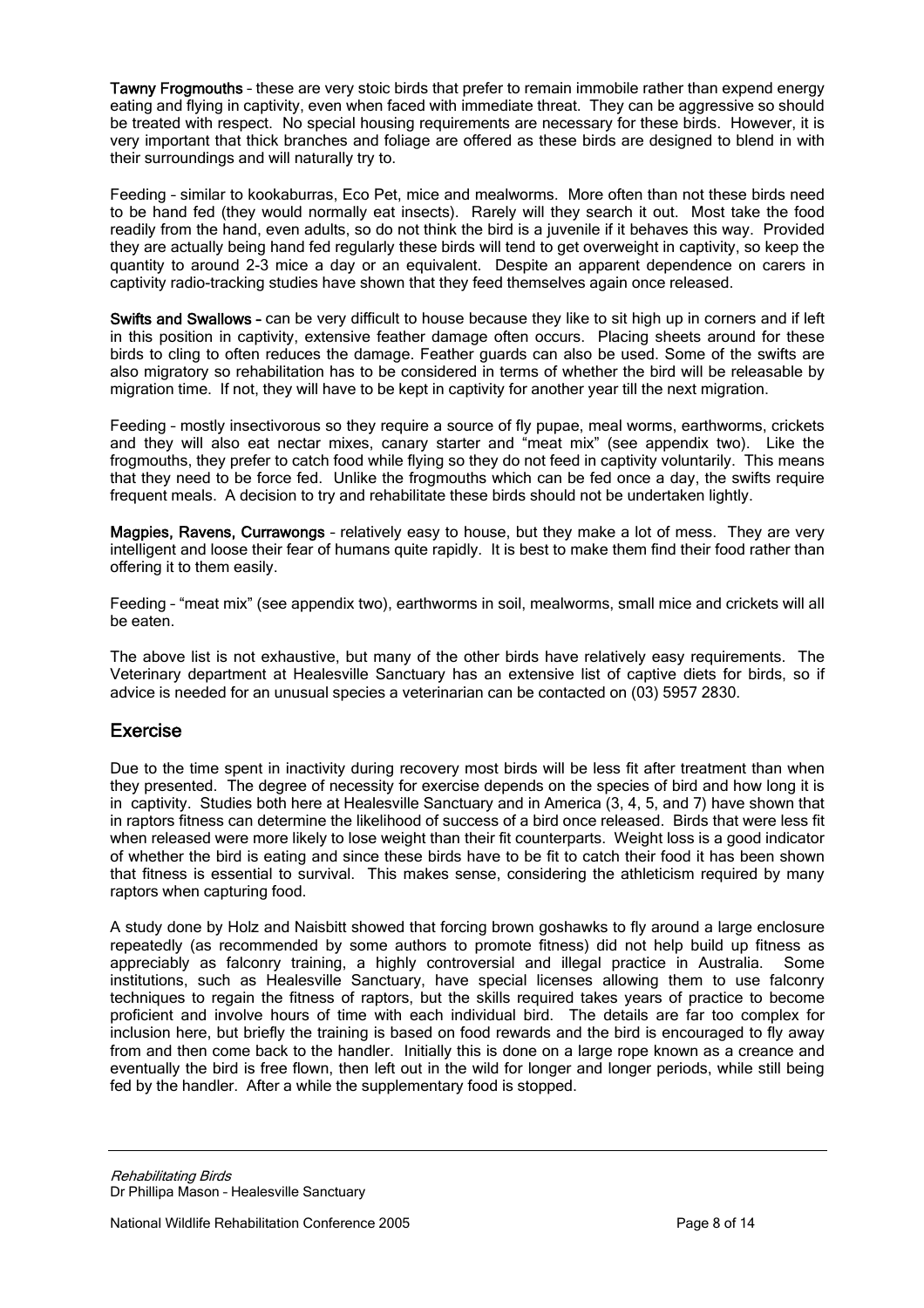Not all birds require the degree of fitness that some raptors require, but all need to be able to feed. compete, escape threats and fear humans. Any bird that is in captivity for longer than 2 weeks can be assumed to have lost significant fitness and should be encouraged to exercise before release. They should be able to get good lift off the ground and rise two metres straight up. They should also be able to complete at least 10 flights of their exercise aviary with a return of the normal breathing rate within 30 seconds.

For some this may involve being "chased" around an enclosure. Birds can be encouraged to fly by placing their food away from their perches, or pacing it on the ground while the perches remain high. Kookaburras gain a reasonable amount of fitness this way.

Migratory birds require an extensive level of fitness and this should be considered before undertaking rehabilitation. If there is insufficient time to treat a bird and get it fit before its intended migration then arrangements to house it till the following migration need to be considered. Often this is not practical or humane for the bird.

Water birds not only need to be fit for flight and swimming, but their feathers have to be waterproof. After being covered with oil and cleaned, penguins in rehabilitation take many days to become waterproof again. During this time they have to have regular swimming sessions to preen. They should be watched closely because if they become water logged they can drown. Before release, penguins should be able to swim for three hours without becoming wet beyond the outer layer of feathers.

If a bird is only in captivity for a short period (1 -2 weeks), then the levels of fitness should not have altered dramatically.

### Post mortems of birds

If a bird dies in care and the reason is not obvious a post mortem is always recommended. These should be performed by a veterinarian. Birds should be refrigerated, not frozen and a post mortem should be performed within 48 hours of death. As with treatment, it is helpful to have a veterinarian that is knowledgeable in bird anatomy or at least interested. The most likely findings will be a traumatic injury to the body, head or back, a septicaemia (indicated by an enlarged spleen or liver) and aspergillosis.

### In Summation

Treating wild birds can be very rewarding, but should be undertaken with a few things in mind.

- Quick, accurate diagnosis is essential to ensure injuries can be treated correctly.
- New techniques are being developed for treating injuries all the time so communicate with other carers and veterinarians.
- Open wounds need medical attention immediately.
- Fractures into joints nearly always lead to arthritis and these birds should be euthanised.
- Strapping should be employed only as a temporary measure until veterinary attention can be sought.
- Appropriate housing and feeding is essential during the rehabilitation phase, and if it is not available it is best to refer the patient or euthanase the bird
- Adequate fitness for the lifestyle of the bird is essential to encourage a successful transition between captive rehabilitation and release to the wild.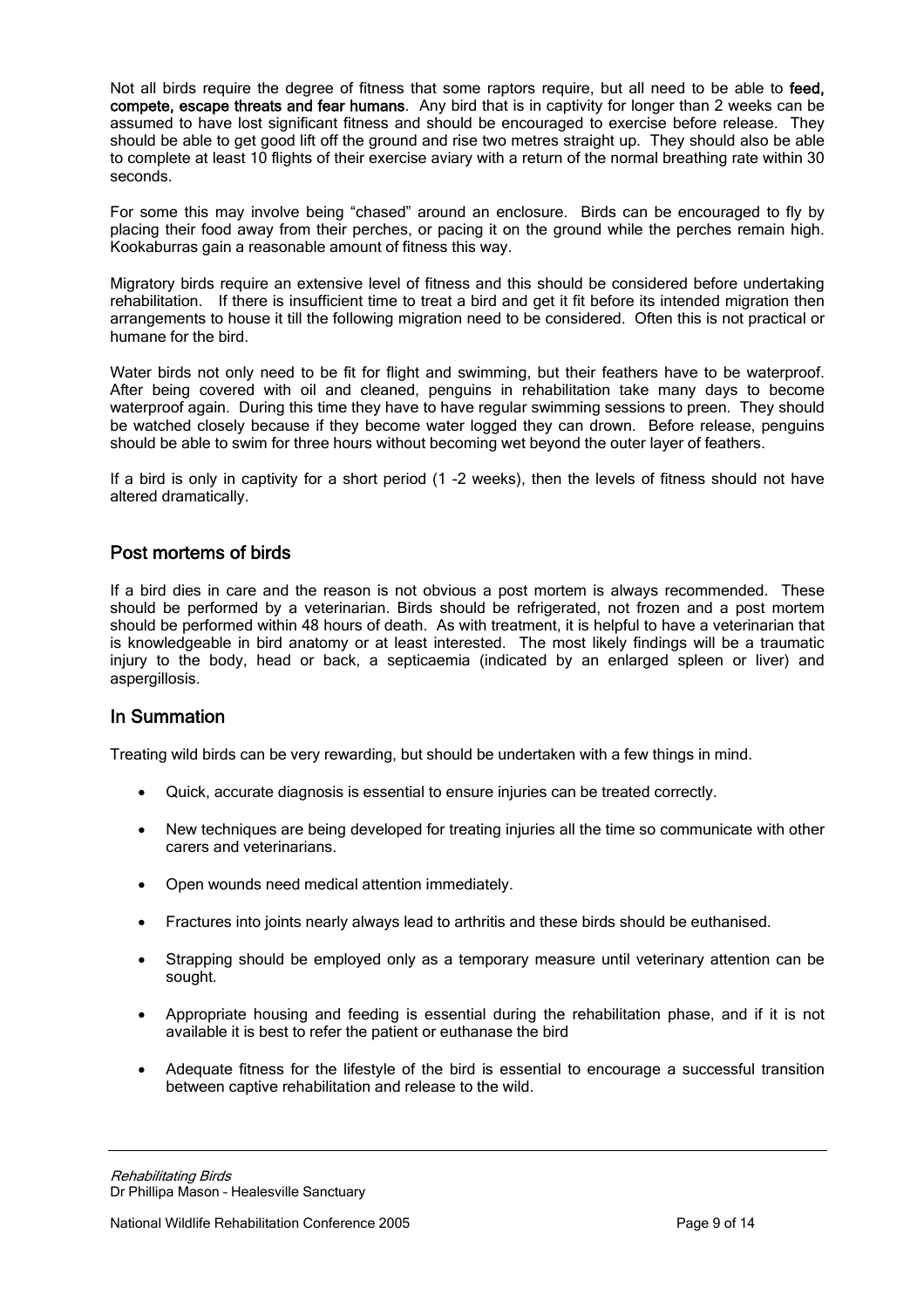## References and Further Reading

- 1. Baker-Gabb D. 1984. Morphometric Data and Dimorphism Indices of Some Australian Raptors. Corella. 8: 61 – 63.
- 2. Cannon M. 2000. Medicine and Surgery of Aquatic Birds. Birds 2000 The KVF Jubb Refresher Course for Veterinarians. Proceedings 334. Post Graduate Foundation in Veterinary Science, University of Sydney. pp 313 – 350
- 3. Chaplin S, Mueller L, and Degernes L. 1989a. Physiological Assessment of Rehabilitated Raptors Prior to Release. Wildlife Journal. 12(1): 7-8, 17-18
- 4. Chaplin S.B. 1990. Guidelines for Exercise in Rehabilitated Raptors. Wildlife Journal. 12(2): 17-20
- 5. Csermely D. 2000. Rehabilitation of Birds of Prey and Their Survival After Release. A Review. In: Lumeij J.T, Remple J.D, Redig, P.T, Lierz M, and Cooper J.E. (Eds) Raptor Biomedicine III including Bibliography of Diseases of Birds of Prey. Zoological Education Network, Inc, Lake Worth, Florida. pp 303-311
- 6. Davidson M. 1997. Ocular Consequences of Trauma in Raptors. Seminars in Avian and Exotic Pet Medicine, 6(3):121-130
- 7. Holz P, and Naisbitt R. 2000. Fitness Level as a Determining Factor in the Survival of Rehabilitated Raptors Released Back into the Wild – Preliminary Results. In: Lumeij J.T, Remple J.D, Redig, P.T, Lierz M, and Cooper J.E. (Eds) Raptor Biomedicine III including Bibliography of Diseases of Birds of Prey. Zoological Education Network, Inc, Lake Worth, Florida. 321-325
- 8. Loudis B.G and Sutherland-Smith M. 1994. Methods Used in the Critical Care of Avian Patients. Seminars in Avian and Exotic Pet Medicine. 3(4):180-189
- 9. Morishita T.Y., Fullarton A.T., Lowenstine L.J., Gardner I.A. and Brooks D.L. (1998) Morbidity and mortality in free-living raptorial birds of Northern California: A retrospective Study, 1983- 1994. Journal of Avian Medicine and Surgery, 12(2), 78-81
- 10. Orosz S. E, Ensley P. K, and Haynes C. J. 1992. Avian Surgical Anatomy: Thoracic and Pelvic Limbs. W.B. Saunders Company, Philadelphia, Pennsylvania
- 11. Philbey A.W, Andrew P.L, Gestier A.W, Reece R.L and Arzey K.E. 2002. Spironucleosis in Australian King Parrots (Alisterus scapularis). Australian Veterinary Journal. 80(3): 154-160
- 12. Ritchie B. W, Harrison G.J. and Harrison L.R. 1994. Avian Medicine: Principles and Applications. Wingers Publishing, Inc, Lake Worth, Florida
- 13. Rose K. (1999) Common diseases of urban wildlife. Proceedings 327. Wildlife in Australia healthcare and management. Post Graduate Foundation in Veterinary Science, University of Sydney. pp 365 – 429
- 14. SOSSA Southern Oceans Seabird Study Association, PO Box 142 Unanderra NSW 2526, Ph: (02) 4271 6004, sossa@ozemail.com.au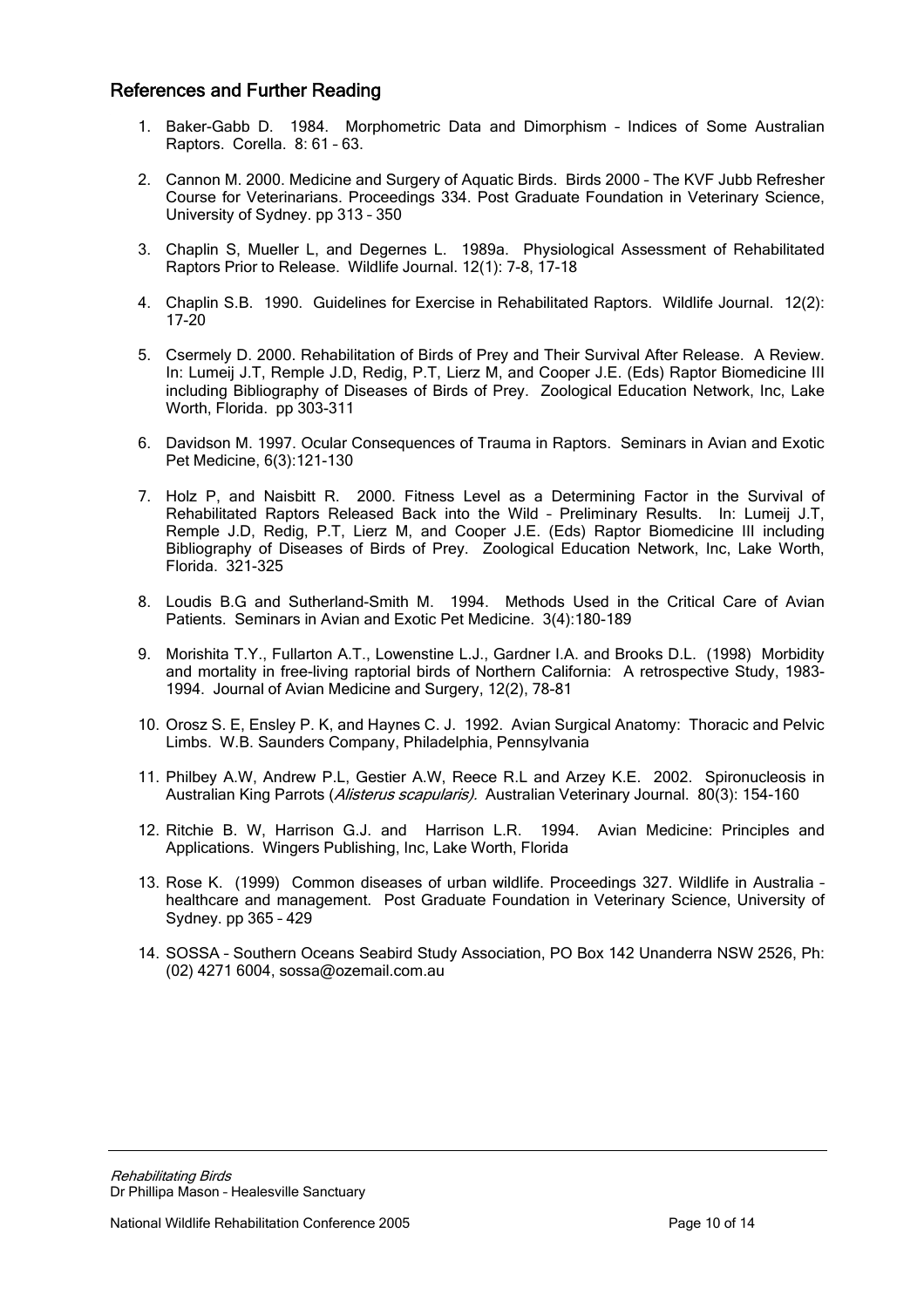# Appendix One

#### Table one – Morphometric data (weight only) of Australian diurnal raptors. Species are listed in order of descending dimorphism indices.

| Species                      | Sex            | Mean $(g)$ | Range $(g)$   | Number         |
|------------------------------|----------------|------------|---------------|----------------|
| Grey Goshawk                 | M              | 359        | $283 - 450$   | 8              |
| Accipiter novaehollandiae    | ${\bf F}$      | 674        | $530 - 785$   | 13             |
| <b>Collared Sparrowhawk</b>  | M              | 125        | $110 - 150$   | 10             |
| Accipiter cirrhocephalus     | ${\bf F}$      | 242        | $180 - 280$   | 14             |
| <b>Brown Goshawk</b>         | M              | 311        | $230 - 375$   | 19             |
| Accipiter fasciatus          | ${\bf F}$      | 569        | $480 - 700$   | 27             |
| Little Eagle                 | M              | 600        | $530 - 680$   | 6              |
| Hieraaettus morphnoides      | ${\bf F}$      | 1100       | $880 - 1250$  | 18             |
| Peregrine Falcon             | M              | 588        | $505 - 675$   | 10             |
| Falco peregrinus             | ${\bf F}$      | 875        | $703 - 950$   | 18             |
| <b>Spotted Harrier</b>       | M              | 507        | $477 - 537$   | $\overline{2}$ |
| Circus assimilis             | ${\bf F}$      | 717        | $700 - 745$   | $\mathfrak{Z}$ |
| <b>Australian Hobby</b>      | $\mathbf{M}$   | 213        | $177 - 250$   | 8              |
| Falco longipennis            | $\mathbf F$    | 293        | $201 - 340$   | 14             |
| <b>Black Falcon</b>          | $\mathbf{M}$   | 664        | $620 - 710$   | $\overline{5}$ |
| Falco subniger               | $\mathbf F$    | 940        | 879 - 1000    | $\overline{2}$ |
| <b>Brown Falcon</b>          | $\mathbf{M}$   | 474        | $417 - 520$   | 14             |
| Falco berigora               | $\mathbf F$    | 625        | $560 - 730$   | 24             |
| Wedge - tailed Eagle         | M              | 3137       | $2045 - 4000$ | 10             |
| Aquila audax                 | $\mathbf F$    | 4181       | 3180 - 5300   | 19             |
| White-bellied Sea-eagle      | M              | 2875       | $2700 - 3000$ | $\overline{4}$ |
| Haliaeetus leucogaster       | $\mathbf F$    | 3452       | $2695 - 3900$ | 6              |
| Marsh Harrier                | M              | 632        | $530 - 740$   | 53             |
| Circus aeruginosus           | $\mathbf F$    | 847        | 740 - 1080    | 75             |
| <b>Australian Kestrel</b>    | M              | 158        | $137 - 195$   | 21             |
| Falco cenchroides            | $\mathbf{F}$   | 180        | $153 - 219$   | 16             |
| Whistling Kite               | M              | 710        | $600 - 750$   | 21             |
| Haliastur sphenurus          | ${\bf F}$      | 830        | $760 - 900$   | 29             |
| Pacific Baza                 | M              | 296        |               | $\mathbf{1}$   |
| Aviceda subcristata          | ${\bf F}$      | 338        |               | 1              |
| <b>Black-shouldered Kite</b> | M              | 261        | $200 - 300$   | 11             |
| Elanus notatus               | $\mathbf F$    | 299        | $250 - 340$   | 9              |
| Letter-winged Kite           | M              | 259        | $217 - 312$   | $\overline{3}$ |
| Elanus scriptus              | $\overline{F}$ |            |               |                |
| <b>Black Kite</b>            | M              | 574        | $505 - 610$   | 6              |
| Milvus migrans               | ${\bf F}$      | 592        | $529 - 690$   | 9              |

This table was reproduced (in part) with the kind permission of the author, David Baker-Gabb of Birds Australia. The full table can be viewed as originally published in Corella - Volume 8, Pg 61 - 63, 1984 (1)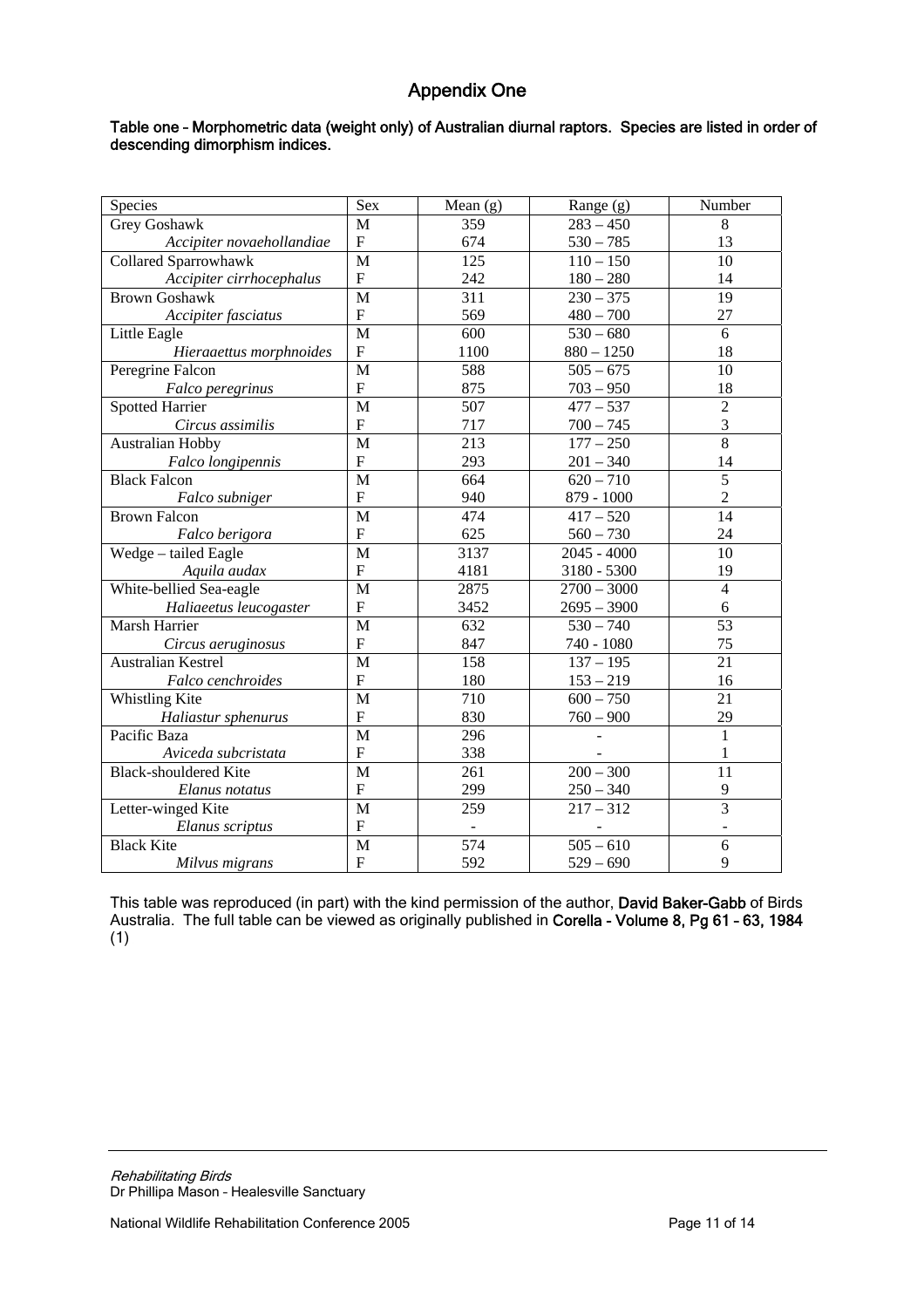# Appendix Two

### Dietary mixes

#### NECTAR MIX - To Make up:

| <b>Nectar Mix</b> | 2 Litres        | 4 Litres         | 6 Litres         | 8 Litres         |
|-------------------|-----------------|------------------|------------------|------------------|
| Honey             | 700 ml          | 1.4 Litres       | 2.1 Litres       | 2.8 Litres       |
| <b>Hot Water</b>  | 1.0 Litre       | 2.0 Litres       | 3.0 Litres       | 4.0 Litres       |
| Eggs              |                 | 6                | 9                | 12               |
| Soluvet           | 20 <sub>q</sub> | 40 <sub>q</sub>  | 60 <sub>q</sub>  | 80 <sub>q</sub>  |
| Calcivet          | 20 ml           | 40 ml            | 60 ml            | 80 ml            |
| <b>Cold Water</b> | 250 ml          | 500 ml           | 750 ml           | 1.0 Litre        |
| Cereal            | 70 g            | 140 <sub>g</sub> | 210 <sub>g</sub> | 280 <sub>g</sub> |

• Dissolve the honey in the hot water.

• Blend together: Eggs - hard boiled - shelled.

**Soluvet Calcivet** Cold water

- Once blended, add mix to the honey and water, together with High Protein Baby Cereal.
- It is essential that the vitamin supplements are thoroughly mixed to ensure even distribution throughout the mix.
- This mix needs to be made fresh on a daily basis. Remaining contents of each day should be discarded.
- The mix can be made up last thing each afternoon and placed in the fridge.

| LORIKEET DRY MIX | 1.2ka<br>1.7kg<br>1.2 <sub>kg</sub><br>800 <sub>q</sub><br>80 <sub>q</sub> | Canary Starter (7 cups)<br>Rice Flower (6 cups)<br>Rice Cereal (14 cups)<br>Glucodin (3½ cups)<br>Pollen (5 tablespoons) |  |
|------------------|----------------------------------------------------------------------------|--------------------------------------------------------------------------------------------------------------------------|--|
|                  | Must be weighed accurately                                                 |                                                                                                                          |  |

MEAT MIX 6 and 5kg Ecopet Pet Health Loaf grated. Lamb only due to bones in the chicken loaf.<br>6 Eggs. grated. 6 Eggs, grated.<br>200g Cheese, grate Cheese, grated. 200g Fly pupae.

Rehabilitating Birds Dr Phillipa Mason – Healesville Sanctuary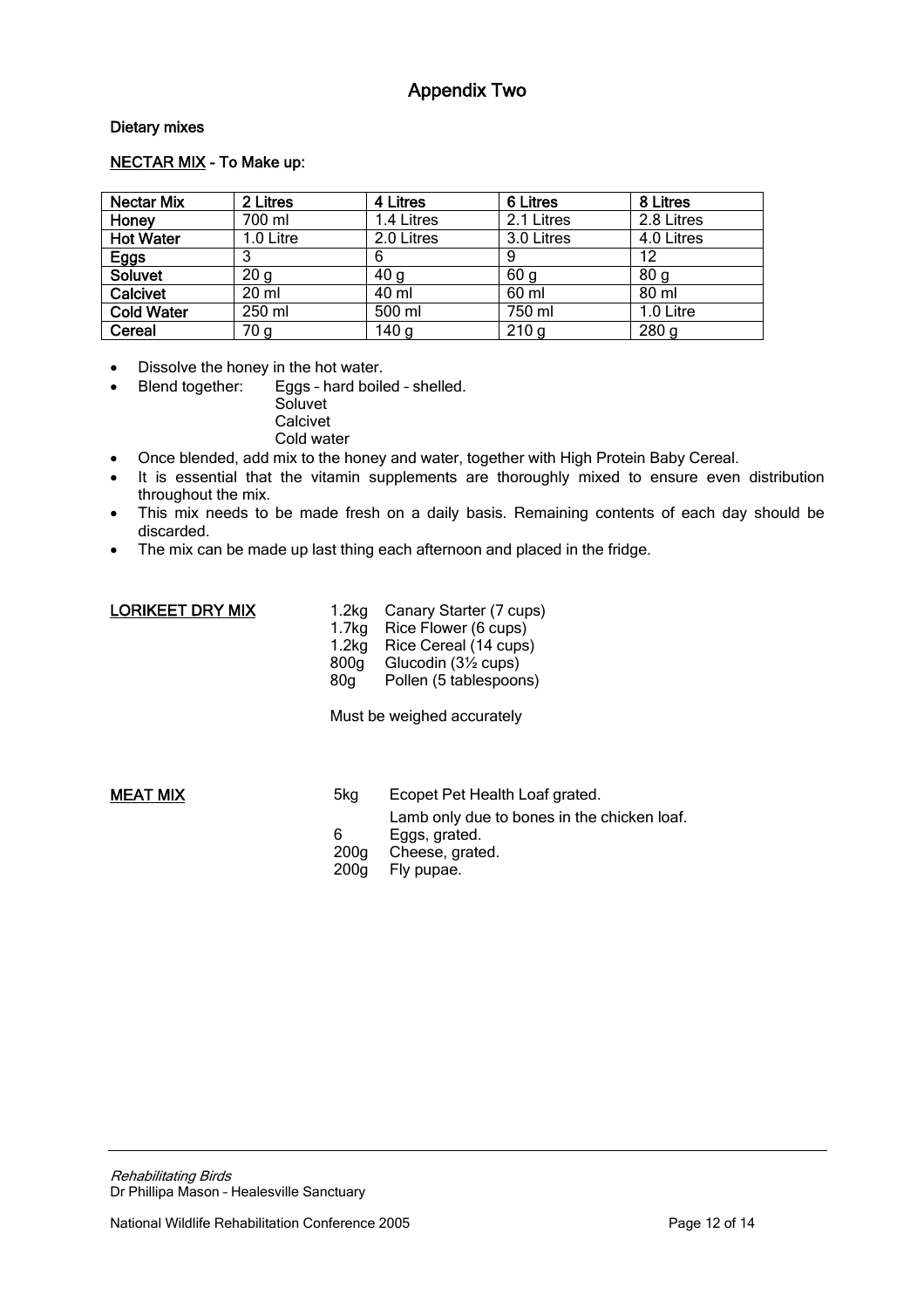# Appendix Three

# Injuries in birds, treatment options and prognosis

| Bone/joint/nerve | <b>Type of injury</b> | <u>Treatment</u>                                                                                                                         | Prognosis in<br>experienced care |
|------------------|-----------------------|------------------------------------------------------------------------------------------------------------------------------------------|----------------------------------|
| Humerus          | High fracture         | May get better with strapping alone, but<br>should be surgically fixed if possible                                                       | Good                             |
|                  | Tubercle avulsion     | No current technique for repair, bird<br>unlikely to fly again.                                                                          | Poor                             |
|                  | Midshaft fracture     | Requires surgical fixation in most cases                                                                                                 | Guarded                          |
|                  | Low fracture          | Requires surgical fixation in all cases                                                                                                  | Guarded                          |
| Elbow            | Luxation              | May get better with strapping alone, but<br>should be seen by a veterinarian to align<br>and determine if surgical fixation<br>necessary | Poor                             |
| Ulna             | Fracture              | May get better with strapping alone, but<br>will heal more quickly if surgically fixed                                                   | Good                             |
| Radius           | Fracture              | Usually requires cage rest alone or<br>strapping if unstable or surgical fixation if<br>open and displaced                               | Good                             |
| Ulna & Radius    | Fracture              | Requires surgical fixation in all cases                                                                                                  | Guarded                          |
| Carpus           | Luxation              | May get better with strapping alone, but<br>should be seen by a veterinarian to align<br>joint                                           | Poor                             |
| Carpometacarpals | Single Fracture       | May get better with strapping alone, but<br>should be seen by a veterinarian to<br>radiograph                                            | Good                             |
|                  | <b>Both Fractured</b> | Requires surgical fixation in most cases                                                                                                 | Guarded                          |
| Phalanges        | Fractured             | May get better with strapping alone, but<br>should be seen by a veterinarian to<br>determine if surgical fixation necessary              | Guarded                          |
| Shoulder         | Luxation              | Requires surgical fixation in most cases.<br>Unlikely to repair with cage rest alone                                                     | Guarded                          |
| Coracoid         | Fracture              | May get better with cage rest alone, but<br>surgery often needed - must be seen by a<br>veterinarian to radiograph and diagnose          | Guarded                          |
|                  | Luxation              | Must have surgery to fly again - must be<br>seen by a veterinarian to radiograph and<br>diagnose                                         | Guarded                          |